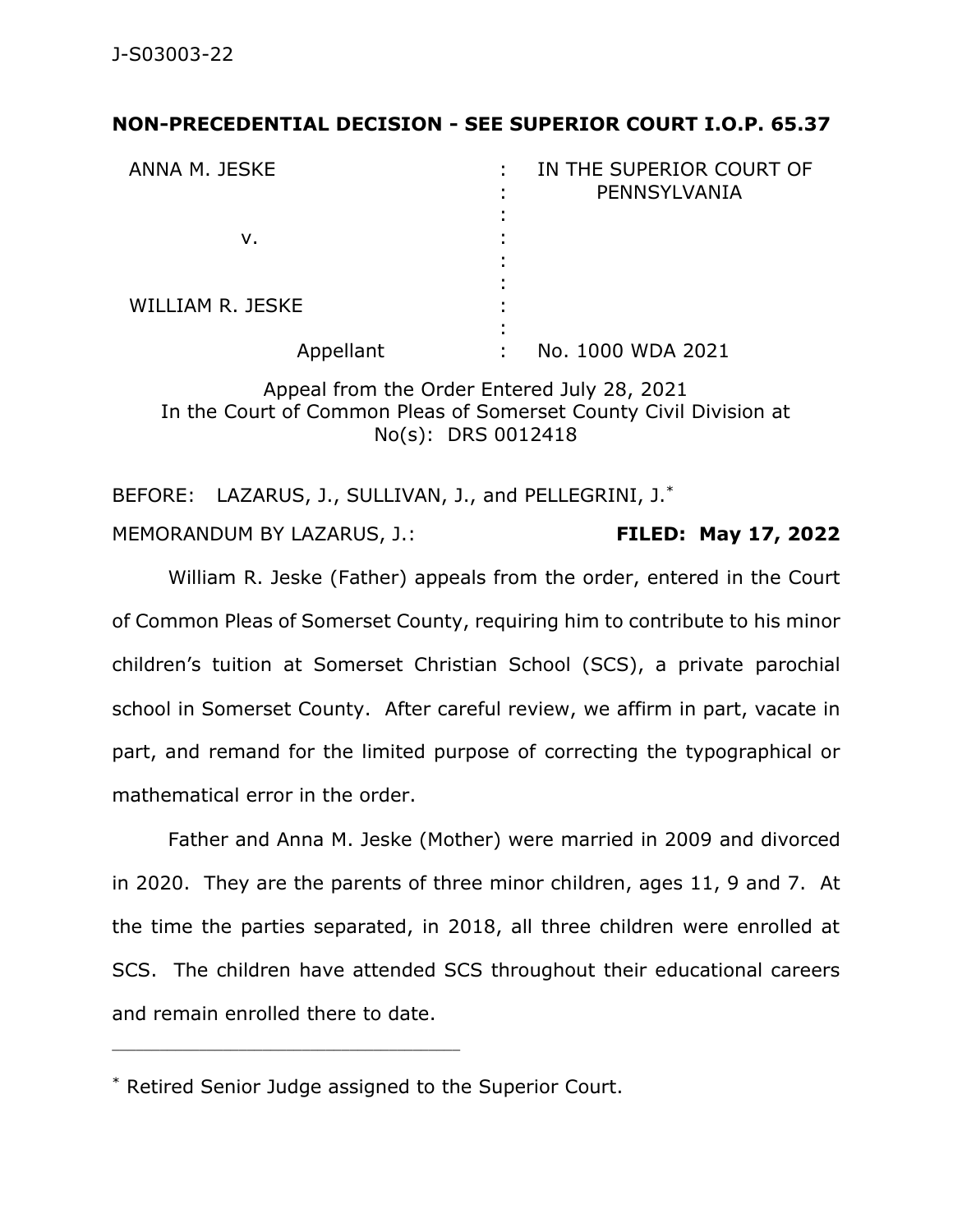In December 2020, the Somerset County Domestic Relations Office entered a support order requiring Father to pay monthly support in the amount of \$1,372.00. Father filed a demand challenging his income available for support, but later asked for the demand to be withdrawn. Mother objected, the demand was withdrawn, and Mother appealed that withdrawal. The court held a hearing on July 2, 2021. On July 28, 2021, the court entered an order requiring Father to contribute, *inter alia*, 79% of the \$10,262.50 tuition costs<sup>1</sup> for the children's' tuition for the 2021-2022 school year. The order states, in relevant part:

1. The Defendant shall be responsible for 79% of the private school tuition as follows:

a. For the school year 2020-2021, retroactive to the effective date of the modification order of October 9, 2020, the Defendant shall pay as a built[-]in arrearage[], \$6,494.79. **For the 2021-2022 school year and prior to any fundraising activities, Defendant shall be responsible for direct payments to [SCS,] 79% of \$10,262.50[,] or \$8,177.37**. [2]

<sup>&</sup>lt;sup>1</sup> The base tuition is  $$4,725.00$  per school year, but a discount is given for a second and third child enrolling from the same family. Additionally, Mother works at SCS and receives a 20% tuition credit applied to each child's tuition. Because of the multiple-child discount and her employment, as well as her fundraising efforts that reduce the tuition amount, Mother has been able to lower the costs of tuition for all three children to a total of \$10,262.50 for the 2021-2022 school year. Due to Father's travel requirements for his job, he has less opportunity to engage in fundraising activities that would lower his obligation. *See* N.T. Hearing, 7/2/21, at 44.

<sup>&</sup>lt;sup>2</sup> We note that 79% of \$10,262.50 is \$8,107.37, not \$8,177.37. This mathematical or typographical error shall be corrected on remand.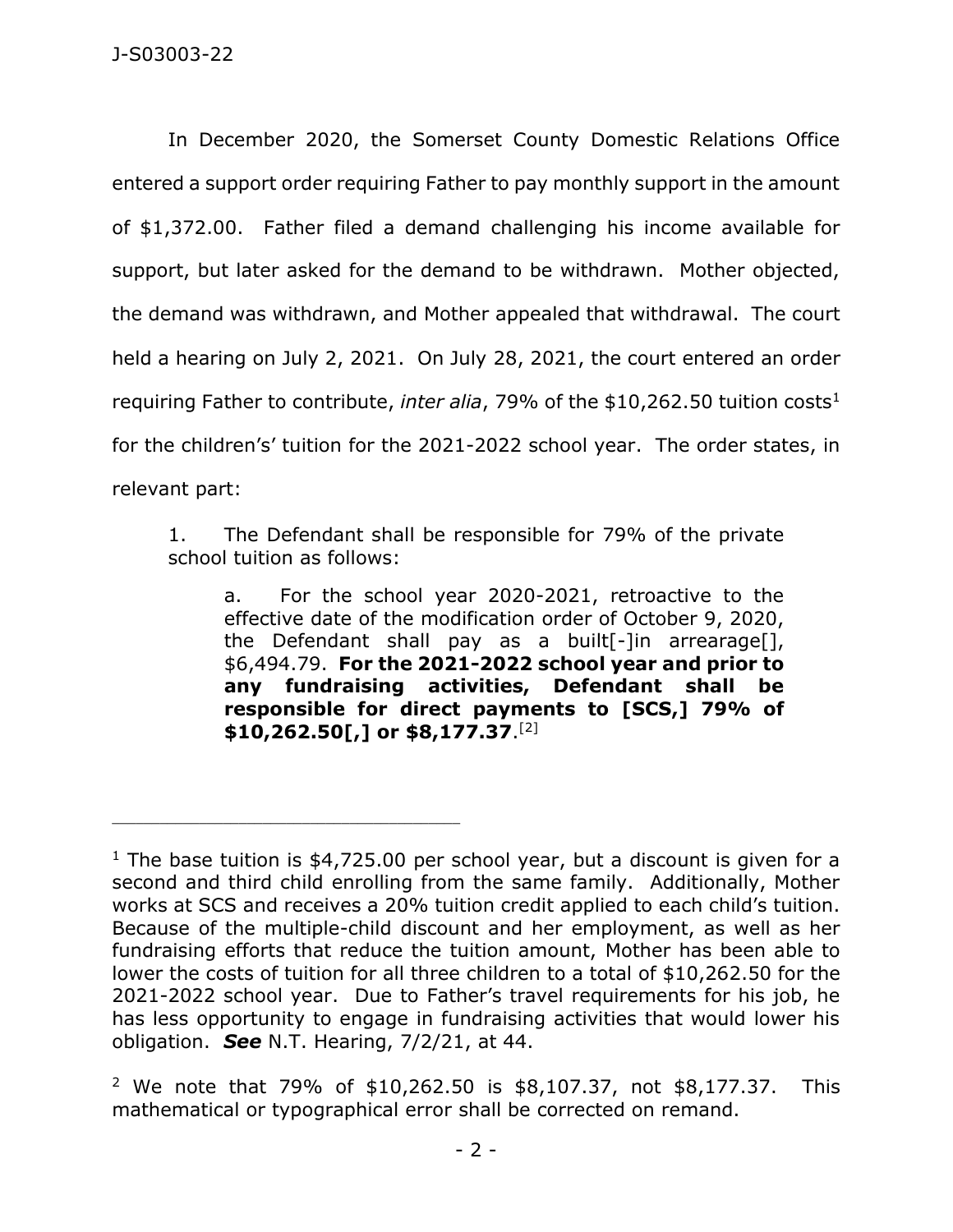2. All other terms of the December 15, 2020 order shall remain in full force and effect.

Order, 7/26/21 (footnote and emphasis added). Father filed a timely notice

of appeal and Pa.R.A.P. 1925(b) concise statement of errors complained of on

appeal. He raises the following issues for our review:

- 1. D[id] the trial court commit an error by utilizing the incorrect tuition amount for determining [Father's] support obligation, despite documentation allegedly provided to the trial court by [Mother]?
- 2. D[id] the trial court abuse its discretion by failing to consider [Father's] other support obligation to his other child t[h]rough the Court of Common Pleas of Cambria County?
- 3. D[id] the trial court commit an error by requiring [Father] to be responsible for private religious school tuition, despite his objection to the children's attendance?

Appellant's Brief, at 4.

\_\_\_\_\_\_\_\_\_\_\_\_\_\_\_\_\_\_\_\_\_\_\_\_\_\_\_\_\_\_\_\_\_\_\_\_\_\_\_\_\_\_\_\_

Our standard review of a child support order is as follows: $3$ 

Appellate review of support matters is governed by an abuse of discretion standard. When evaluating a support order, this Court may only reverse the trial court's determination where the order cannot be sustained on any valid ground. An abuse of discretion is [n]ot merely an error of judgment, but if in reaching a conclusion the law is overridden or misapplied, or the judgment exercised is manifestly unreasonable, or the result of partiality, prejudice, bias or ill-will, as shown by the evidence of record. The principal goal in child support matters is to serve the best interests of the children through the provision of reasonable expenses.

*J.P.D. v. W.E.D.*, 114 A.3d 887, 889 (Pa. Super. 2015) (quoting *R.K.J. v.* 

*S.P.K.*, 77 A.3d 33, 37 (Pa. Super. 2013)). Moreover, it is within the province

<sup>&</sup>lt;sup>3</sup> We note Father's Statement of the Scope and Standard of Review in his brief references a custody case, not a support case. *See* Appellant's Brief, at 3.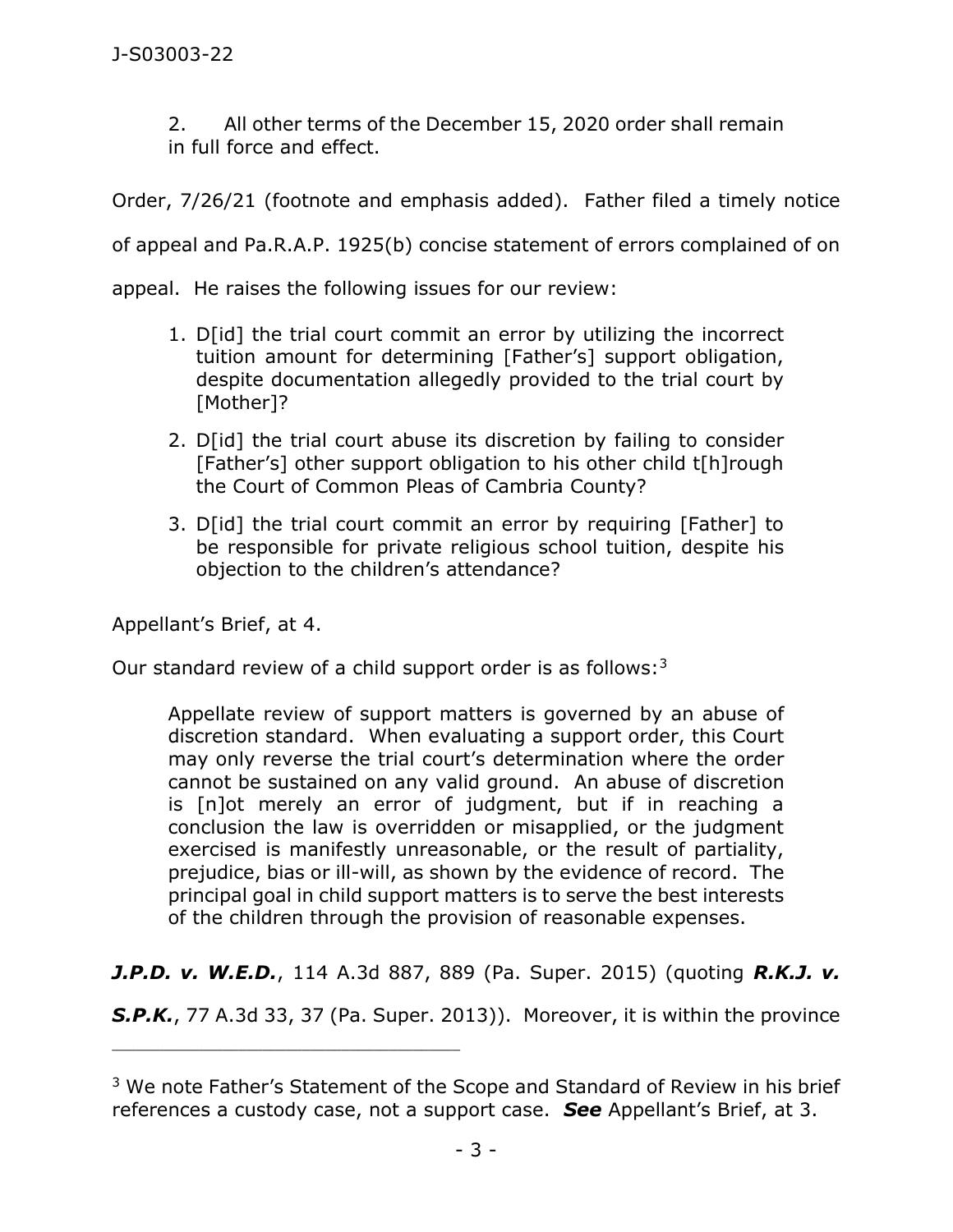of the trial court to weigh the evidence and decide credibility; this Court will not reverse those determinations so long as they are supported by the evidence. *Carney v. Carney*, 167 A.3d 127, 131 (Pa. Super. 2017).

First, Father argues the court erred in using the incorrect tuition amount in determining his support obligation because it did not deduct the fundraising credits obtained through Mother's efforts. Father testified that travel obligations for his job require him to be out of the state for most of the year, and thus he is unable to participate in the same fundraising activities as Mother, which would lower his support obligation. *See* N.T. Hearing, at 44; Appellant's Brief, at 8.

Pursuant to Pa.R.C.P. 1910-16-6(d), the trial court ordered Father to pay 79% of the reduced tuition costs, *see* note 1, *supra*, for two academic years, 2020-2021 and 2021-2022, "since Father earns 79% of the parties' combined net monthly income." Trial Court Opinion, 9/10/21, at 3, citing Order, 7/26/21, at 2-3.4 Father claims the court used an incorrect tuition amount. We disagree.

First, Father submitted no evidence at trial that would suggest that the tuition amount provided by Mother was inaccurate. *See* Pa.R.C.P. 1910-16- 6(d)(2) ("Allocation of expenses for which documentation is not timely provided to the other party shall be within the discretion of the court.").

<sup>&</sup>lt;sup>4</sup> The December 15, 2020 support order was based on Father's net monthly income of \$5,084.00 and Mother's net monthly income of \$1,301.67. *See* Order, 12/15/20.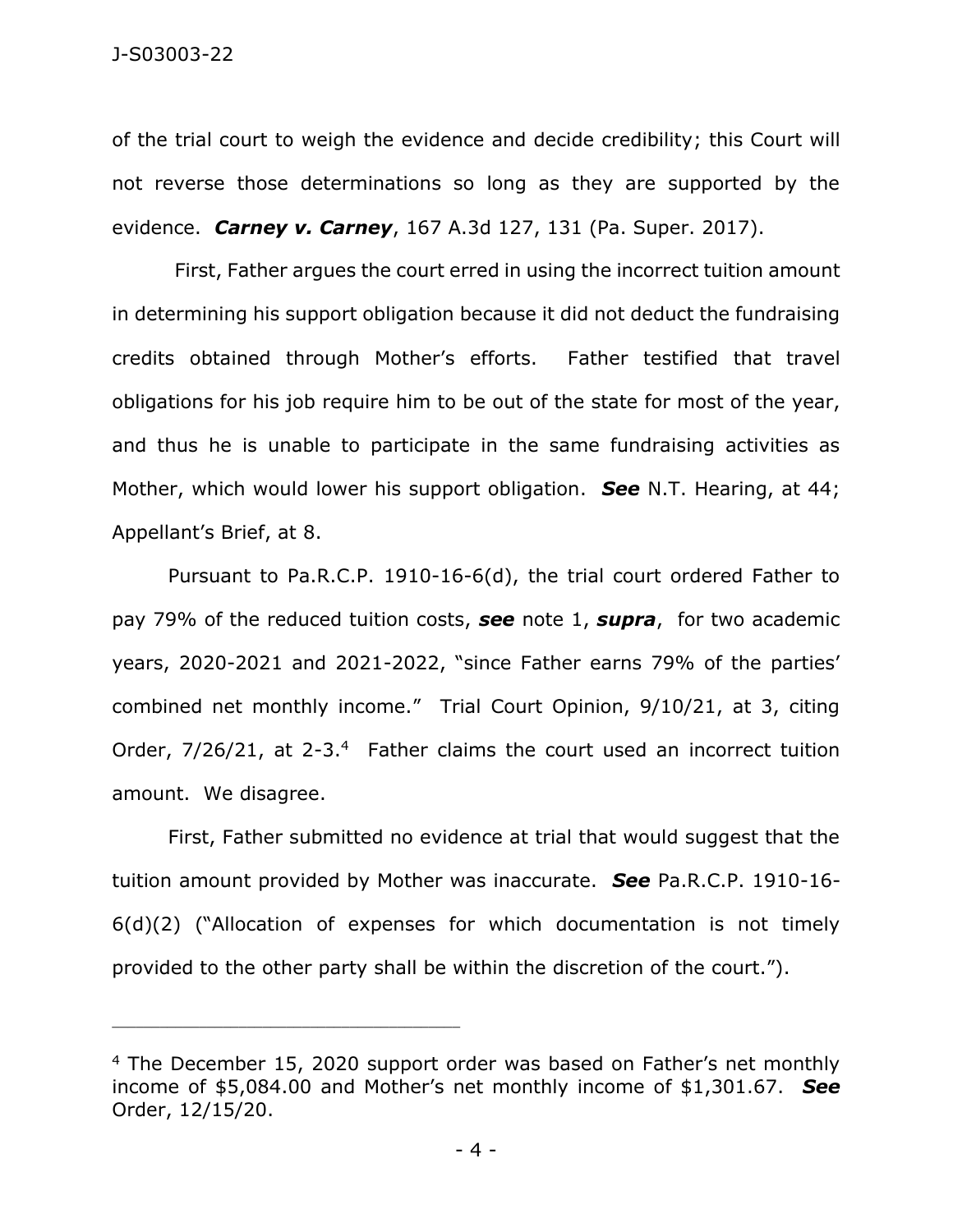Father's claim that the fundraising credits should reduce his obligation is somewhat disingenuous because (1) those credits are based on the amount Mother can raise by participating in monthly fundraising, and there is no indication until the end of the year what that credit will be; (2) Father offered no evidence as to a credit amount; (3) even though Father's time in-state is limited, there is no reason he could not participate in fundraising efforts ("sub" sales, candy sales, pizza sales, or "value card" sales) when he is in state; and (4) Mother offered to help Father with deliveries if he chose to participate. Mother acknowledged that Father was not home often, but testified that

Bedford Candy [sales] usually last for a month that you can sell it, and then it comes, and you take it and deliver it. So that is something he wouldn't have to be home right then whenever it came. He could deliver it whenever he came back. There are things like that. There are also value cards that we sell every year that he could take part in.

Id. at 31-31, 35. Mother also stated that she would help Father with the "leg

work" if he were willing to participate in fundraising:

I would be willing to work with him if he got his family to buy subs . . . I am willing to do that extra leg work[.] . . . So if he would want to do the sub and pizza sales and get them from his family, I would be glad to deliver them because I understand that he does work out of town[.] I don't mind because, in the end, it's for our kids. It's not to help me. It's for the kids.

Id. at 35. Mother also testified that she earns \$8.50 an hour, so she is quite motivated to engage in fundraising efforts to earn credits, as well as apply for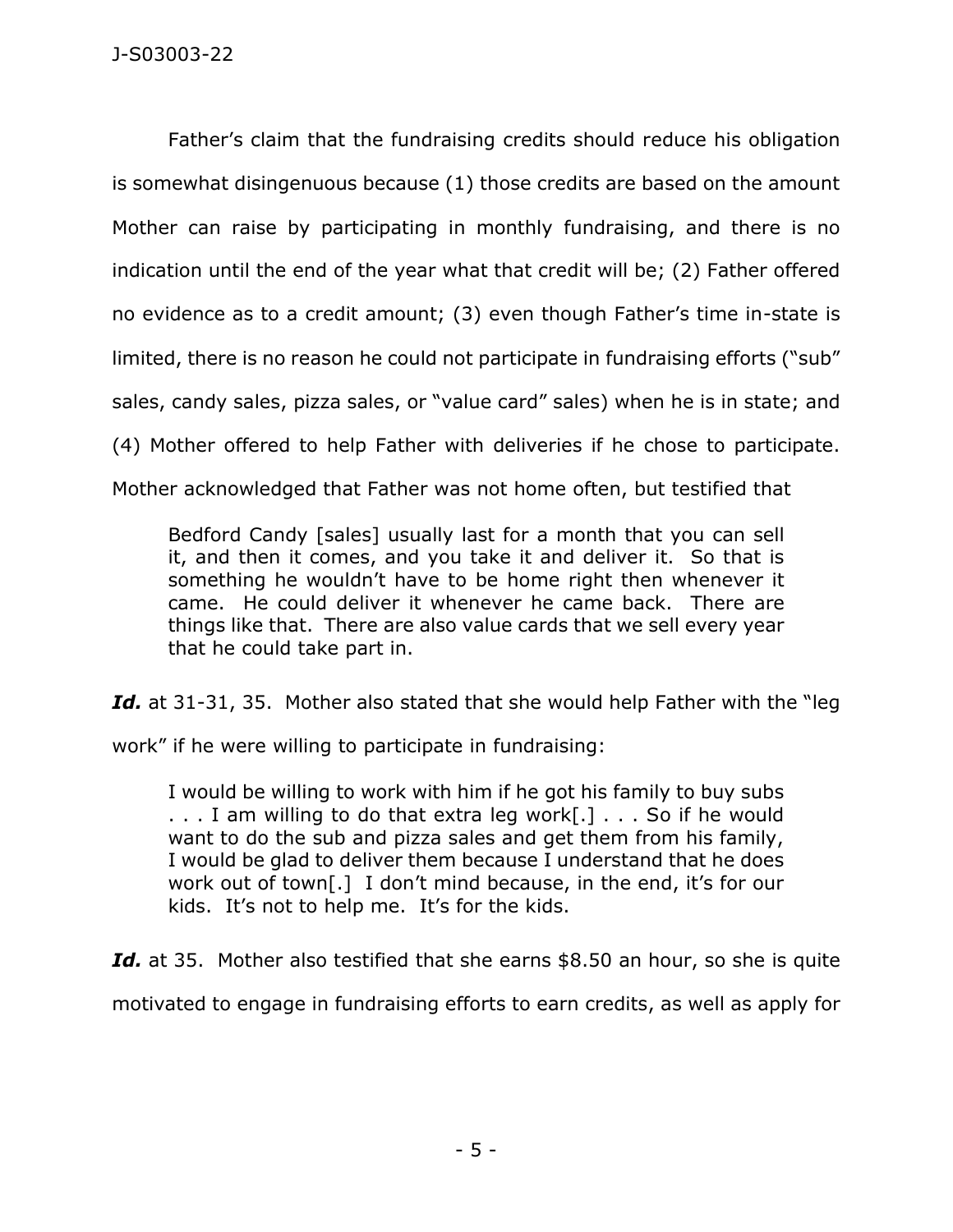scholarships and grants. Id. at 24-25, 36.<sup>5</sup> Further, Mother's employment provided a 20% tuition cost reduction, and this benefitted Father as well. *Id.* at 5-6. To be clear, Mother did not seek a reduction in her proportionate share based on her employment discount. *Id.* We find no error or abuse of discretion. *See J.P.D.*, *supra*.

Next, Father argues the trial court abused its discretion by failing to consider his Cambria County support obligation (\$360 per month) to his other minor child, who was 16 at the time of the hearing. Appellant's Brief, at 10. This claim is waived. At the July 2, 2021 hearing, neither party challenged the underlying support obligation. Father may seek modification of the December 15, 2020 support order if he chooses, but that claim is not properly before us at this time. *See* Pa.R.A.P. 302(a).

Finally, Father argues the court erred in ordering him to be responsible for private religious school tuition, despite his objection to the children's attendance. This claim, too, is meritless.

Pennsylvania Rule of Civil Procedure 1910.16-6(d) acknowledges that "[e]xpenditures for needs outside the scope of typical child-rearing expenses, e.g., private school tuition, summer camps, have not been factored into the Basic Child Support Schedule." Pa.R.C.P. 1910.16-6(d). Thus, the guideline provides:

<sup>5</sup> Father acknowledged that Mother's efforts in assisting with tuition. *See* N.T. Hearing, *supra* at 42.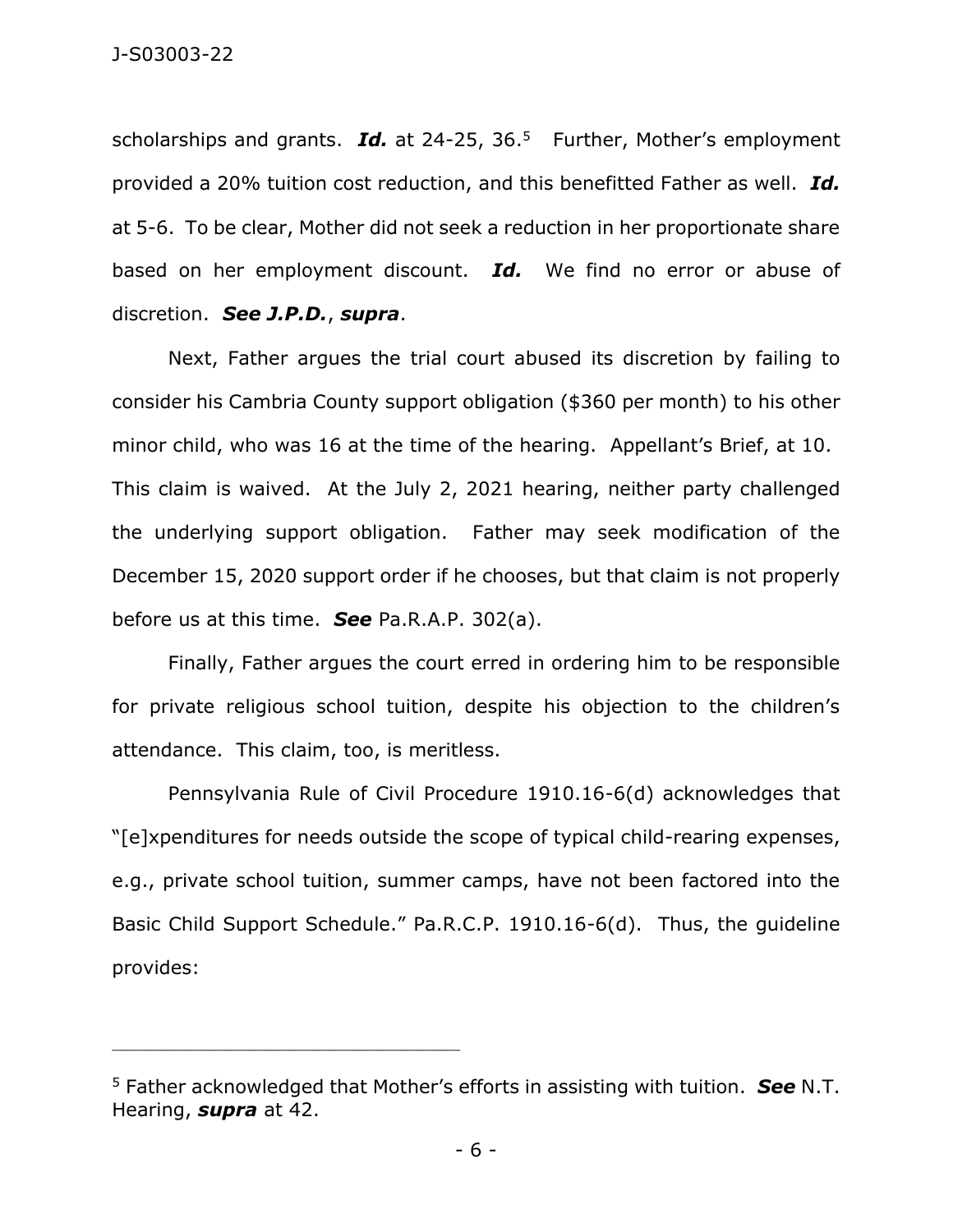(1) If a party incurs an expense for a need not factored into the Basic Child Support Schedule and the trier-of-fact determines the need and expense are **reasonable**, the trier-of-fact shall allocate the expense. The trier-of-fact may order that the obligor's expense share is added to his or her basic support obligation, paid directly to the service provider, or paid directly to the obligee.

Pa.R.C.P. 1910.16-6(d)(1) (emphasis added). A parent can be required to pay for expenses under Rule 1910.16–6(d) even if he or she does not believe they are necessary, when the activities are beneficial to the child in question and "the expenses associated with these activities are consistent with the family's standard of living and station in life." *Silver v. Pinskey*, 981 A.2d 284, 302 (Pa. Super. 2009) (en banc) (citation omitted).

A private school education may be a reasonable need for children "if it is demonstrated that the child[ren] will benefit from such and if private schooling is consistent with the family's standard of living and station in life prior to separation." *Murphy v. McDermott*, 979 A.2d 373, 377 (Pa. Super. 2009) (citing *Gibbons v. Kugle*, 908 A.2d 916, 921 (Pa. Super. 2006)).

Here, the record supports the court's findings that: (1) the children's enrollment at SCS predated the parties' separation; (2) both parties consented to the children's enrollment at SCS during the marriage; and (3) Father had "no complaint" with the children's education or treatment at SCS. *See* N.T. Hearing, 7/2/21, at 12-13, 38-40, 46-47. The court determined that private schooling was "consistent with the family's standard of living and station in life before separation" and that private school "is a reasonable need